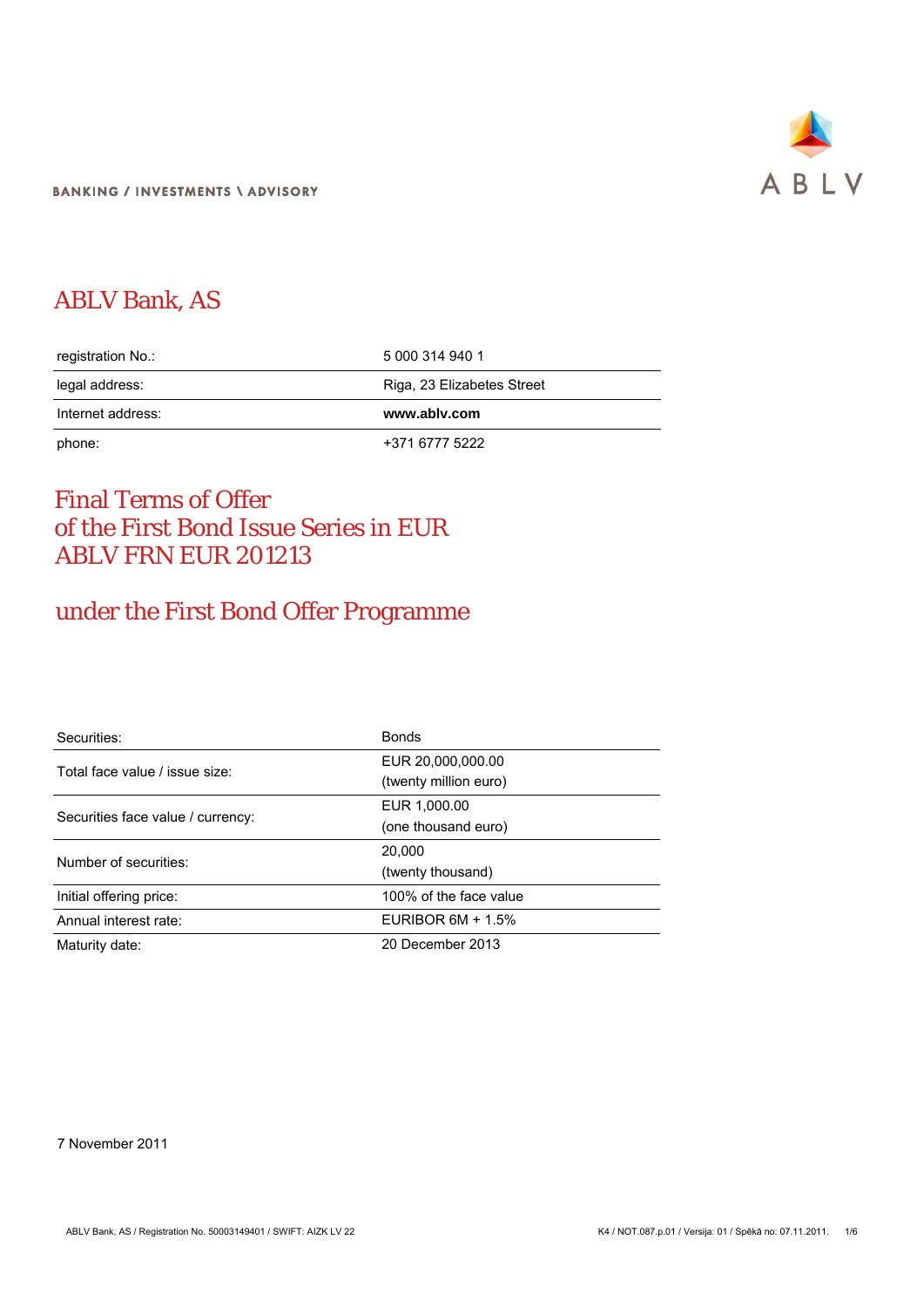# TABLE OF CONTENTS

| 1.   |  |
|------|--|
| 2.   |  |
| 2.1. |  |
| 2.2. |  |
| 2.3. |  |
| 3.   |  |
| 4.   |  |
| 4.1. |  |
| 4.2. |  |
| 4.3. |  |
| 4.4. |  |
| 5.   |  |
| 5.1. |  |
| 5.2. |  |
| 6.   |  |

Appendix 1: Form: Financial Instruments Transaction Order (1 page)

## **Notice**

Before making a decision on investing in the Bonds, any Investor shall independently and, if necessary, engaging an advisor, generally assess the information provided in the Base Prospectus and these Final Terms.

### **Information about the Base Prospectus and the Final Terms**

The following documents of ABLV Bank, AS,

- Base Prospectus of the First Bond Offer Programme (hereinafter referred to as the Base Prospectus);
- supplements to the Base Prospectus, if any;
- Final Terms of the first Bond Issue Series in EUR

can be found at ABLV Bank, AS home page **[www.ablv.com.](http://www.ablv.com/)**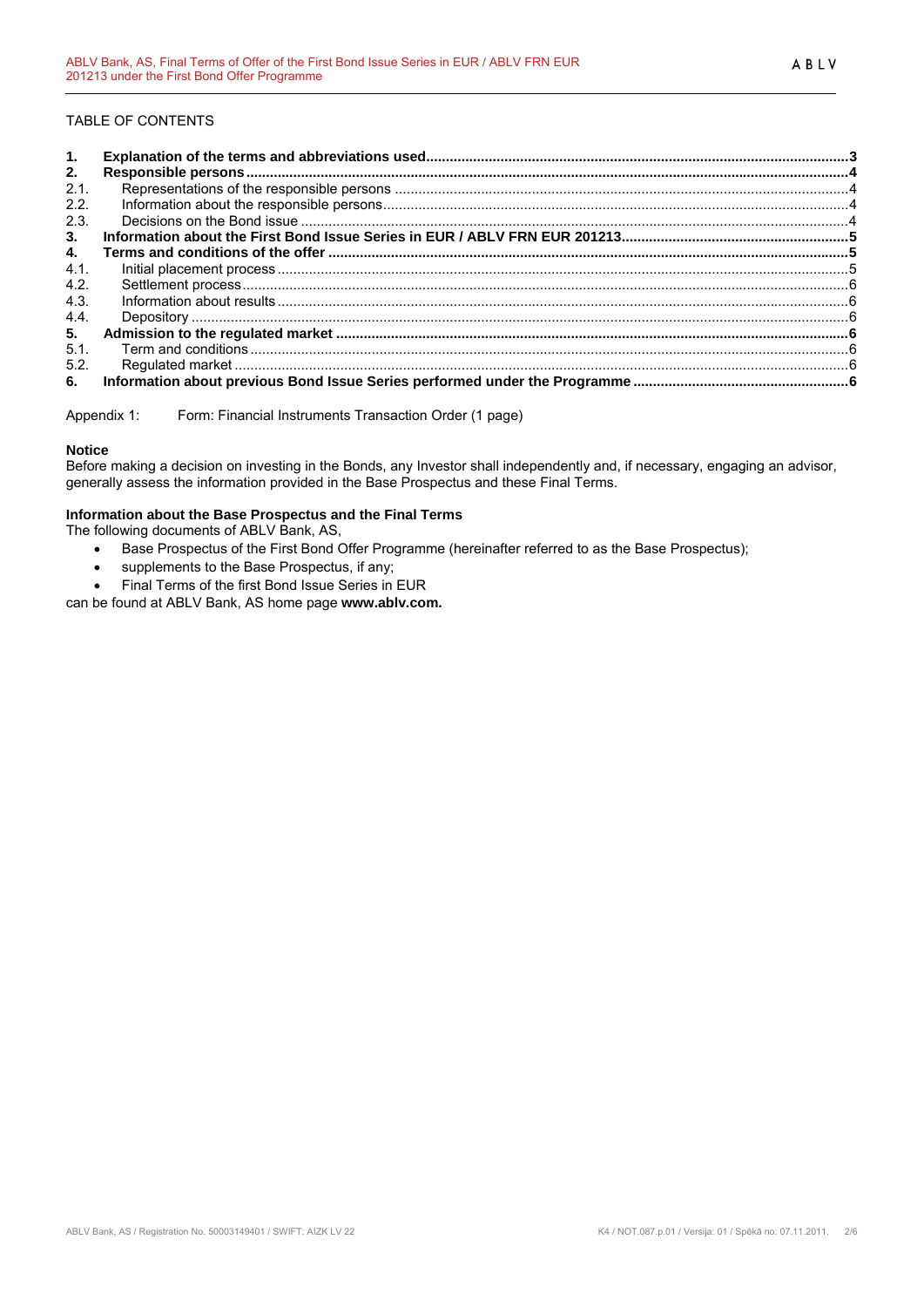# <span id="page-2-0"></span>**1. Explanation of the terms and abbreviations used**

**First Bond Issue Series in EUR** or **ABLV FRN EUR 201213** – the Bonds that are issued pursuant to ABLV Bank, AS, Base Prospectus of the first Bond offer programme and these Final Terms of offer.

**Note:** the other terms and abbreviations used correspond to those included in the Base Prospectus.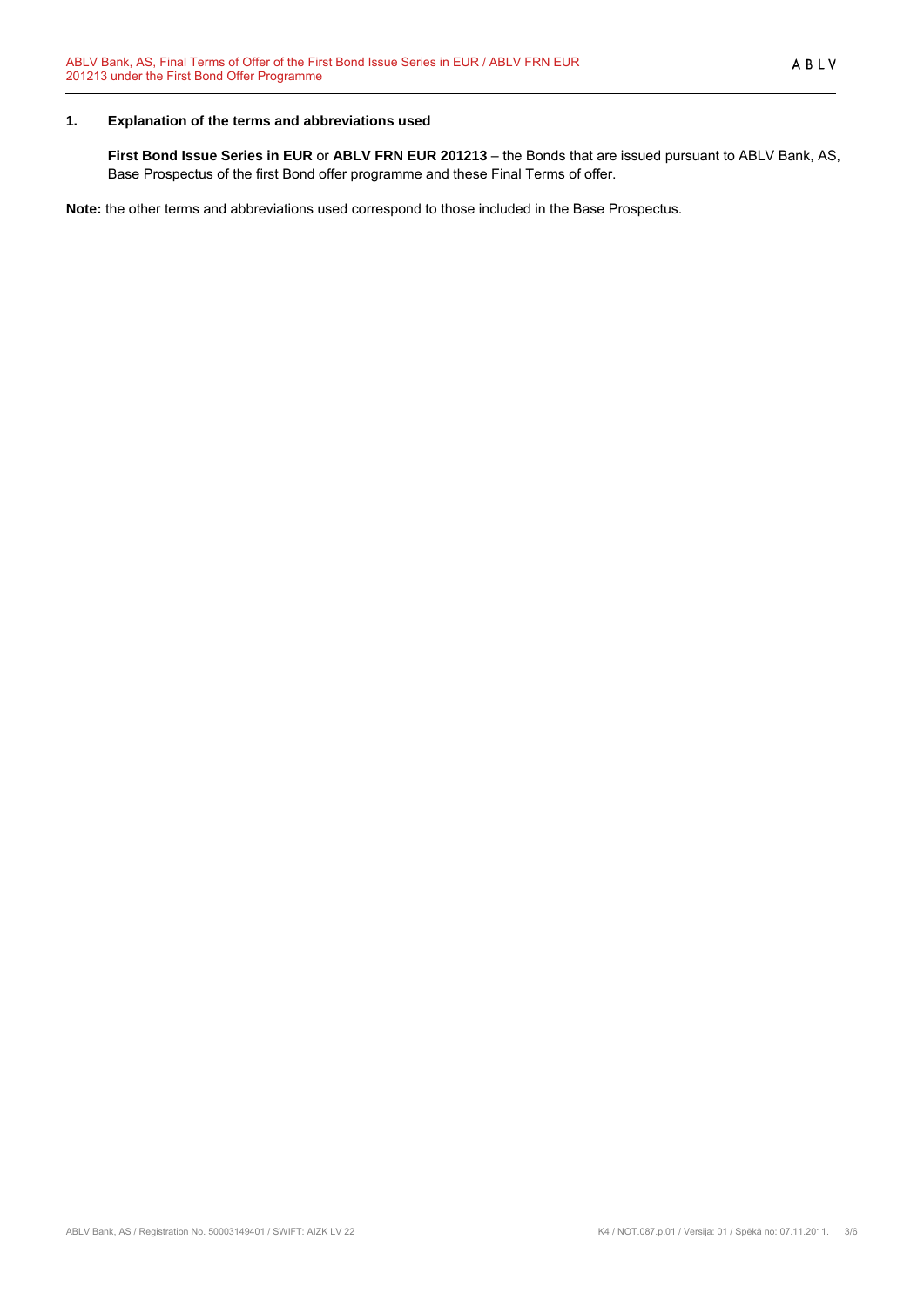# <span id="page-3-0"></span>**2. Responsible persons**

2.1. Representations of the responsible persons

We, ABLV Bank, AS, Chairman of the Board Ernests Bernis, Deputy Chairman of the Board Vadims Reinfelds, Member of the Board Māris Kannenieks, Member of the Board Edgars Pavlovičs, Member of the Board Aleksandrs Pāže, Member of the Board Rolands Citajevs, and Member of the Board Romans Surnačovs, hereby confirm the information provided in the Final Terms and represent that according to the data available to us the information provided in the Final Terms is true and there are no concealed facts that might affect meaning of the information provided in the Final Terms or the Investor's decision to acquire the Bonds.

#### 2.2. Information about the responsible persons

| Name, surname / identity No. | <b>Position held</b>            | <b>Signature</b> |
|------------------------------|---------------------------------|------------------|
| Ernests Bernis               | Chairman of the Board.          |                  |
| 270473-12766                 | Chief Executive Officer (CEO)   |                  |
| Vadims Reinfelds             | Deputy Chairman of the Board,   |                  |
|                              | Deputy Chief Executive Officer  |                  |
| 010578-10501                 | (dCEO)                          |                  |
| Māris Kannenieks             | Member of the Board,            |                  |
| 230271-11563                 | Chief Financial Officer (CFO)   |                  |
| Edgars Pavlovičs             | Member of the Board.            |                  |
| 041273-12350                 | Chief Risk Officer (CRO)        |                  |
| Aleksandrs Pāže              | Member of the Board.            |                  |
| 301272-10118                 | Chief Compliance Officer (CCO)  |                  |
| Rolands Citajevs             | Member of the Board.            |                  |
| 030469-11859                 | Chief Information Officer (CIO) |                  |
| Romans Surnačovs             | Member of the Board,            |                  |
| 051275-11813                 | Chief Operating Officer (COO)   |                  |

## 2.3. Decisions on the Bond issue

- The Bonds are issued and public offering is performed pursuant to the following decisions of ABLV Bank, AS:
- decision on the bond issue of the extraordinary meeting of shareholders, dated 14 December 2010 (Minutes No. 3, paragraph 5.1).
- decision of the Board, dated 15 September 2011 (Minutes No. 56, paragraph 2):
	-
	- on the Bond issue;
	- on approval of the Base Prospectus of the First Bond Offer Programme.
- decision of the Board, dated 3 November 2011 (Minutes No. 69, paragraph 3): on the Final Terms of the bond issue.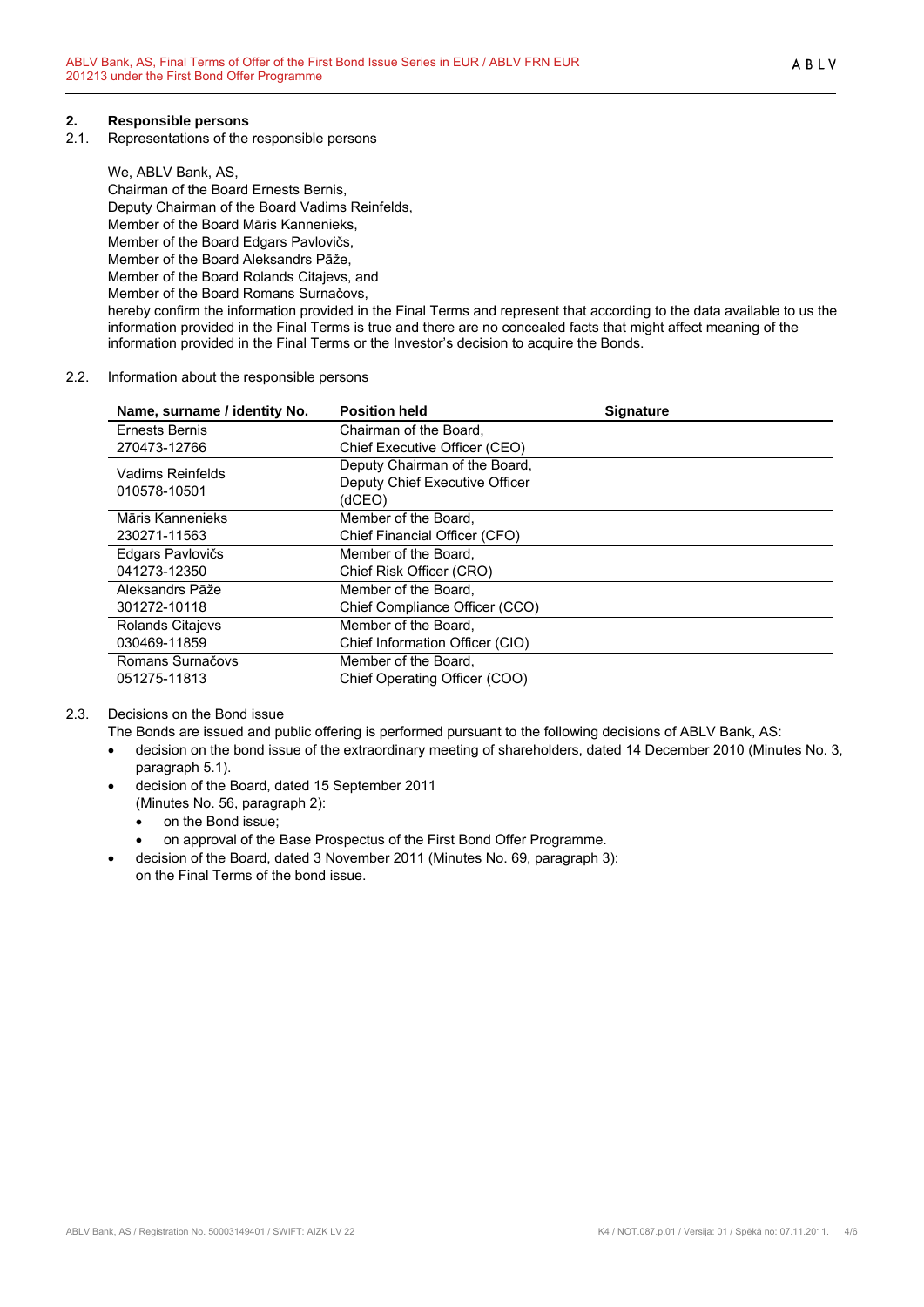# <span id="page-4-0"></span>**3. Information about the First Bond Issue Series in EUR / ABLV FRN EUR 201213**

| Issuer:                                                 | ABLV Bank, AS                                                                                                                                                                                                                                                                                                                                                                                                                                        |
|---------------------------------------------------------|------------------------------------------------------------------------------------------------------------------------------------------------------------------------------------------------------------------------------------------------------------------------------------------------------------------------------------------------------------------------------------------------------------------------------------------------------|
| Securities:                                             | <b>Bonds</b>                                                                                                                                                                                                                                                                                                                                                                                                                                         |
| Type of securities:                                     | In bearer form                                                                                                                                                                                                                                                                                                                                                                                                                                       |
| Class of securities:                                    | Without restraint on alienation                                                                                                                                                                                                                                                                                                                                                                                                                      |
| Collateral:                                             | Not secured with pledge                                                                                                                                                                                                                                                                                                                                                                                                                              |
| Purpose of raising funds                                | improvement of the ABLV Bank, AS, assets' and liabilities'<br>distribution into maturity bands;<br>increase and maintenance of the liquidity level required for<br>activities of ABLV Bank, AS                                                                                                                                                                                                                                                       |
| Bonds' ISIN:                                            | LV 0000 800 910                                                                                                                                                                                                                                                                                                                                                                                                                                      |
| Number of the Bonds:                                    | 20,000<br>(twenty thousand)                                                                                                                                                                                                                                                                                                                                                                                                                          |
| face value / currency of the Bond:                      | EUR 1,000.00<br>(one thousand euro)                                                                                                                                                                                                                                                                                                                                                                                                                  |
| Total value of the Bonds:                               | EUR 20 000 000.00<br>(twenty million euro)                                                                                                                                                                                                                                                                                                                                                                                                           |
| Currency of the Bonds:                                  | <b>EUR</b>                                                                                                                                                                                                                                                                                                                                                                                                                                           |
| Initial offering price:                                 | 100% of the face value                                                                                                                                                                                                                                                                                                                                                                                                                               |
| Annual Interest Rate:                                   | Floating: EURIBOR 6M + 1.5%<br>(six-month interbank lending rate in EUR plus 1.5% (one and<br>5/10 per cent))                                                                                                                                                                                                                                                                                                                                        |
| Public offer start date:                                | On the following working day after receiving the FCMC<br>permission, the information shall be published at the Issuer's<br>home page www.ablv.com, but not earlier than on<br>4 November 2011. The public offer start date shall be<br>11 November 2011.                                                                                                                                                                                             |
| Public offer end date:                                  | 12 December 2011                                                                                                                                                                                                                                                                                                                                                                                                                                     |
| Decision on concluding the transactions:                | Pursuant to paragraph 8.4 of the Base Prospectus, the<br>decision on concluding the transactions will be made on<br>15 December 2011.                                                                                                                                                                                                                                                                                                                |
| Settlement date / issue date:                           | 20 December 2011                                                                                                                                                                                                                                                                                                                                                                                                                                     |
| Start date of the Interest Income accrual:              | 20 December 2011                                                                                                                                                                                                                                                                                                                                                                                                                                     |
| Frequency and dates of the Interest Income<br>payments: | Twice a year: on 20 June and 20 December,<br>from 20 June 2012<br>till 20 December 2013                                                                                                                                                                                                                                                                                                                                                              |
| Date of the Interest Income calculation:                | 5 working days before the Interest Income payment date                                                                                                                                                                                                                                                                                                                                                                                               |
| Method of the Interest Income calculation:              | Pursuant to paragraph 6.9 of the Base Prospectus                                                                                                                                                                                                                                                                                                                                                                                                     |
| Maturity date of the Bonds:                             | 20 December 2013                                                                                                                                                                                                                                                                                                                                                                                                                                     |
| Premature redemption<br>(call option):                  | • The Issuer shall be entitled to prematurely redeem the part<br>of the Bond issue the initial placement of which was not<br>performed.<br>The Issuer shall be only entitled to prematurely redeem the<br>Bonds that the Issuer purchased in the secondary<br>securities market or acquired otherwise in compliance with<br>provisions of the normative acts, provided that normative<br>acts contain no limitations with regard to such redemption. |
| Early repayment claim                                   | The Investor shall not be entitled to claim the Face Value and                                                                                                                                                                                                                                                                                                                                                                                       |
| (put option):                                           | accrued interest to be repaid by the Issuer before maturity.                                                                                                                                                                                                                                                                                                                                                                                         |
| Depository:                                             | Joint stock company Latvian Central Depository                                                                                                                                                                                                                                                                                                                                                                                                       |
| Regulated market:                                       | Stock Exchange NASDAQ OMX Riga<br>Baltic List of debt securities                                                                                                                                                                                                                                                                                                                                                                                     |

# **4. Terms and conditions of the offer**

# 4.1. Initial placement process

The initial placement process is described in paragraph 8.4 of the Base Prospectus.

The start date of the First Bond Issue Series in EUR public offering shall be 11 November 2011.